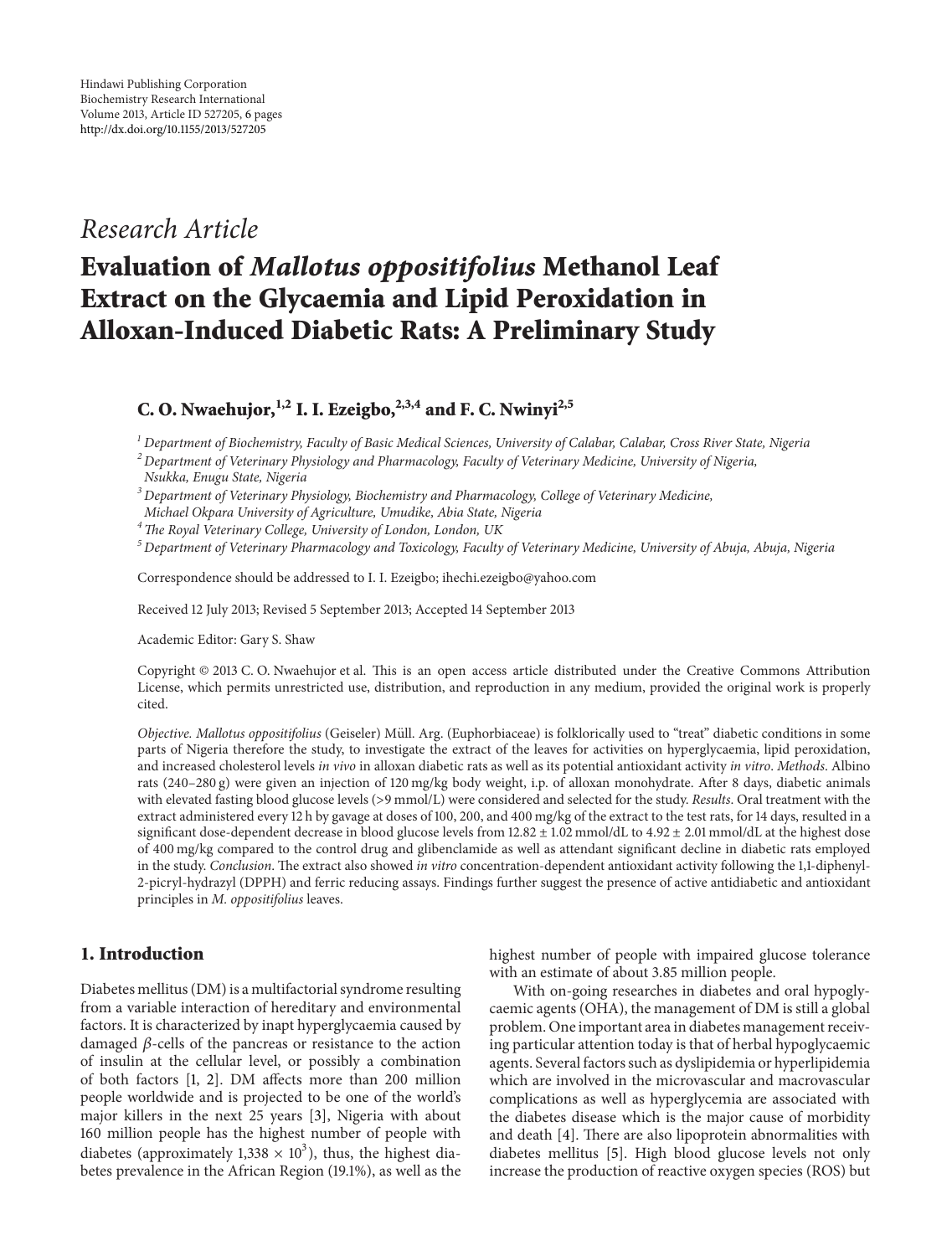| Group    | Treatment                                                                           | No. of<br>animals | Weight            | Blood glucose levels in mmol/L<br>Sampling time in hours |                                                           |                               |                              |
|----------|-------------------------------------------------------------------------------------|-------------------|-------------------|----------------------------------------------------------|-----------------------------------------------------------|-------------------------------|------------------------------|
|          |                                                                                     |                   |                   |                                                          |                                                           |                               |                              |
|          |                                                                                     |                   |                   | $\bf{I}$                                                 | Negative control (dist. water),<br>that is, Diabetic rats | 6                             | $220.44 \pm 1.55$            |
| $\rm II$ | Diabetic rats treated with MP<br>$100 \frac{\text{mg}}{\text{kg}}$                  | 6                 | $232.54 \pm 0.83$ | $11.48 \pm 0.69$<br>(0.342)                              | $11.06 \pm 0.77$<br>(0.108)                               | $10.14 \pm 0.62^*$<br>(0.021) | $9.12 \pm 1.61$<br>(0.075)   |
| III      | Diabetic rats treated with MP<br>$200 \,\mathrm{mg/kg}$                             | 6                 | $233.92 \pm 1.85$ | $11.22 \pm 0.37$<br>(0.583)                              | $9.04 + 0.52^*$<br>(0.005)                                | $7.36 + 0.35^*$<br>(0.014)    | $7.02 \pm 1.10$<br>(0.770)   |
| IV       | Diabetic rats treated with MP<br>$400 \,\mathrm{mg/kg}$                             | 6                 | $220.46 \pm 1.15$ | $12.82 \pm 1.02$<br>(0.021)                              | $9.88 \pm 0.58$ **<br>(0.0001)                            | $5.06 \pm 0.65^*$<br>(0.013)  | $4.92 \pm 2.01^*$<br>(0.04)  |
| V        | Positive control-diabetic rats<br>treated with glibenclamide<br>$(2 \frac{mg}{kg})$ | 6                 | $221.42 \pm 2.68$ | $11.38 \pm 1.13$<br>(0.108)                              | $7.14 \pm 0.22^*$<br>(0.034)                              | $4.72 \pm 0.63$<br>(0.280)    | $4.01 \pm 1.03^*$<br>(0.033) |

<span id="page-1-0"></span>Table 1: The effect of MP extract on the fasting blood glucose levels of test rats.

Data are expressed as mean ± SEM. <sup>\*</sup>P values () < 0.05 <sup>\*</sup>\*P values ≤ 0.001 compared to the control groups were considered significant.

also affect antioxidant activities of ROS scavenging enzymes [\[6,](#page-4-6) [7](#page-4-7)].

*Mallotus oppositifolius* (Geiseler) Müll. Arg. (Euphorbiaceae), locally known as "Ukpo," is an edible plant to the South-Eastern part of Nigeria. The seed is a special soup thickener in the region. The leaves have ingredients of common antidysentery, antimalarial, and anti-inflammatory remedies [\[8\]](#page-4-8). Preliminary phytochemical screening of *M. oppositifolius* (MP) revealed the presence of secondary metabolites such as alkaloids, phenols, flavonoids, anthraquinones, and cardenolides [\[8](#page-4-8), [9](#page-4-9)]. Iwu [\[10\]](#page-4-10) reported five hydrolysable tannins and cytotoxic phloroglucinol from the bark of another species *Mallotus japonicus.* MP is also claimed to have antidiabetic activity by local healers in the South-East area of Nigeria. The present study was carried out to evaluate the antihyperglycemic, antioxidant, cholesterol lowering, and lipid peroxidation properties of MP in the rat model.

#### **2. Materials and Methods**

*2.1. Plant Collection and Identification.* Fresh *M. oppositifolius* leaves (MP) were obtained in May 2010 from the demonstration Botanical garden of the University of Nigeria, Nsukka, and authenticated by Mr. A. Ozioko, a Taxonomist with the Biodiversity Development Centre Program (BDCP), Nsukka. Voucher samples were deposited in the herbarium of the Department of Veterinary Physiology and Pharmacology, University of Nigeria, Nsukka, where the research was carried out for reference (UN/VPP-08216). The leaves were air dried on the bench, pulverized into coarse powder, and kept in polythene bags at room temperature (23–25<sup>∘</sup> C), ready for extraction.

*2.2. Plant Extraction.* The dried pulverized leaves (1500 g) were extracted with 80% methanol in water for 48 h with intermittent shaking every 2 h. The mixtures were filtered with Whatman number 1 filter paper. The filtrates were concentrated using a rotary evaporator at 38–40<sup>∘</sup> C. The water was removed using a vacuum lyophilizer, yielding 35.1 g of

brownish-green powder. The powder was resuspended in distilled water before use.

*2.3. Animals.* Male albino Wistar rats (240–280 g) procured from the Animal Farm of the Faculty of Veterinary Medicine, University of Nigeria, Nsukka, were used for the study. They were kept under the following conditions temperature (25– 30<sup>∘</sup> C), relative humidity (40–60%) and 12 h lighting cycle, and were fed *ad libitum* with standardized rat cubes (Argo). The rats were fasted overnight before experimentation but were allowed free access to water. Ethical guidelines in animal handling and use were strictly adhered to in the execution of the study.

Diabetes was induced by a single intraperitoneal injection of 120 mg/kg body weight of alloxan monohydrate (Sigma, St. Louis, MO, USA) freshly dissolved in distilled water [\[11](#page-4-11)]. After 8 days, animals with fasting blood glucose level above 9 mmol/L were considered diabetic and used for the study.

Thirty mature male albino rats were randomly divided into 5 groups [\(Table 1\)](#page-1-0). Treatment with the extract was administered every 12 h by gavage at doses of 100, 200, and 400 mg/kg of the extract to the test rats for a total of 14 days. The control drug, glibenclamide (2 mg/kg) was administered the same way for the same duration to rats in the control group.

After 14 days, being the end of the treatment period, the fasting blood glucose level of each rat was measured at 0, 1, 6, and 12 h by a snip-cut at the tip of the tail under mild anaesthesia with the aid of a glucometer (AccuChek Advantage II) as previously described [\[2,](#page-4-2) [12](#page-4-12), [13](#page-4-13)]. The rats were then anaesthetized by halothane inhalation. Blood was collected from heart using disposable hypodermic syringes and transferred into EDTA tubes immediately. The blood was then centrifuged at 4000 g for 10 min to remove blood cells and recover plasma. Each rat's liver was surgically removed and washed immediately with cold-saline and stored in a freezer set at –4<sup>∘</sup> C.

*2.4. Biochemical Assays.* Two (2) gram weight of liver tissues were homogenised with 20 milliliters of phosphate buffered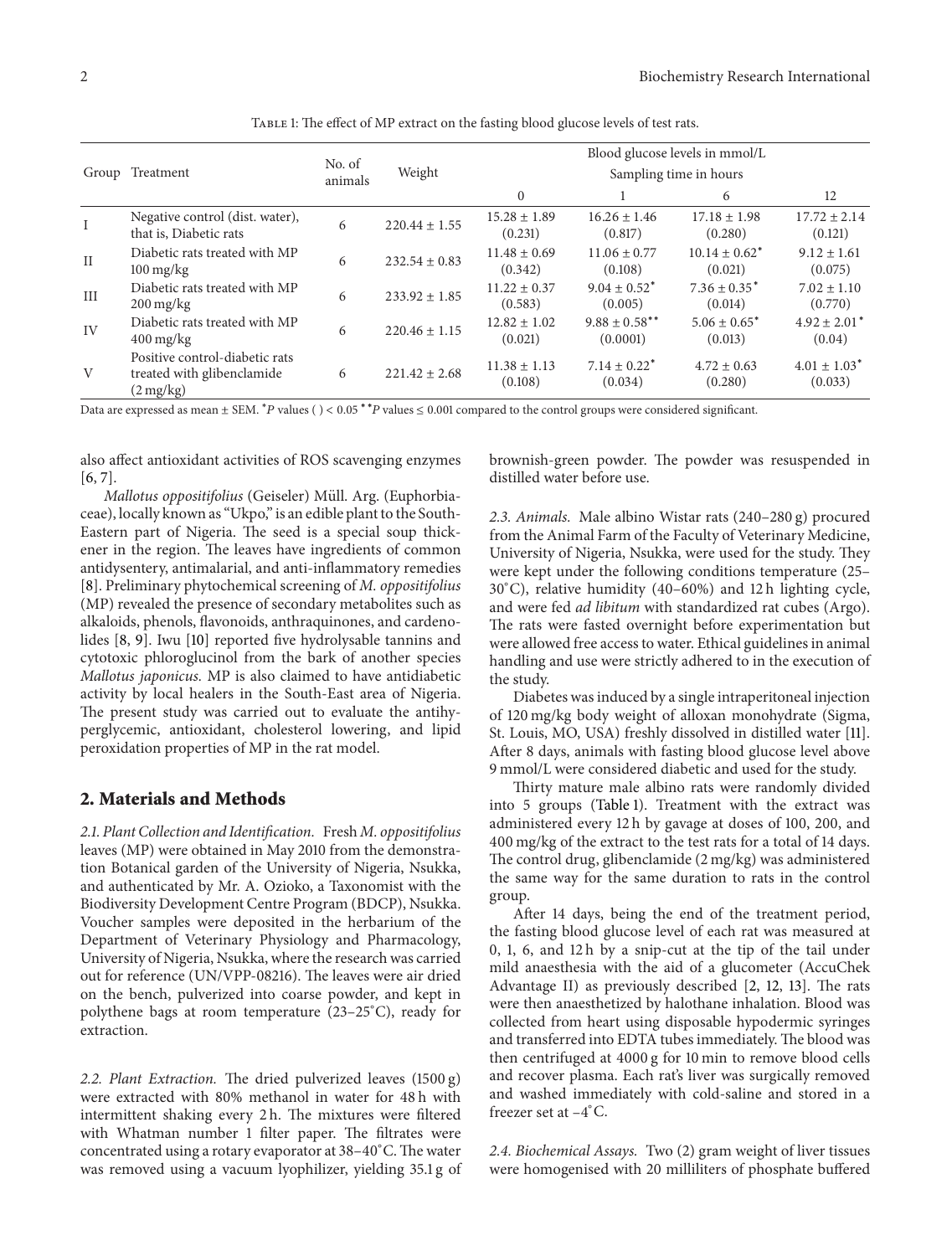saline (PBS), using Sonic Dismembrator (Fisher Scientific, Indiana, PA, USA). The homogenised liver tissues were used to measure lipid peroxidation using malondialdehyde (MDA) levels as markers [\[14\]](#page-4-14). Total cholesterol concentrations were evaluated by the methods described by Allain et al. [\[15\]](#page-4-15) using assay kits purchased from Quimica Clinica Aplicada, S.A., Spain.

*2.5. In Vitro Free Radical Scavenging Assay.* The total antioxidant activity of the *Mallotus oppositifolius* (MP) extract was estimated by the ferric reducing antioxidant power (FRAP) assay [\[16\]](#page-4-16) and the 1,1-diphenyl-2-picryl-hydrazyl (DPPH) photometric assay [\[17](#page-4-17)]. The procedures were carried out in triplicates and the mean used in computations.

*2.6. Statistical Analysis.* All data were analysed using SPSS version 15 (SPSS Inc., Chicago, IL) and descriptive data were expressed as mean  $\pm$  SEM. Differences between the groups were separated by post hoc LSD. Using one-way ANOVA, values were considered significant at  $P \leq 0.05$ .

## **3. Results**

*3.1. Plant Extraction.* The powder of the 80% methanol in water extract of *Mallotus oppositifolius* was brownish-green in colour. The yield of the extract was 2.34% w/w.

*3.2. Blood Glucose Levels.* The extract decreased the blood glucose levels of experimental rats significantly ( $P \leq 0.05$ ), in a dose-dependent manner [\(Table 1\)](#page-1-0). Experimental studies reveal that orally administered extracts of MP at a dose of 200 mg/kg produced significant fasting blood glucose lowering activity in 12 h compared to the control. An increase in the dose of the extract (400 mg/kg) showed an even more observable antihyperglycaemic activity in alloxanized rats. This activity at 400 mg/kg dose was very comparable to that of the reference standard, glibenclamide over the 12 h period. The variations observed in the blood glucose levels of test rats at the 0 h may be attributable to idiosyncrasies usually observed with the use of live animals in biological experiments.

*3.3. Lipid Peroxidation Test.* The study indicated a concentration dependent increase in hepatic lipid peroxidation marker-malondialdehyde (MDA) levels. [Table 2](#page-2-0) shows the effect of the extract on the liver MDA levels of diabetic rats. The 200 mg/kg dose had values statistically significant and comparable to the control drug, glibenclamide. Rats administered the highest dose of 400 mg/kg of the extract had higher MDA levels when compared with the control, although the increase was not significant ( $P > 0.05$ ) [\(Table 2\)](#page-2-0).

*3.4. Total Cholesterol Levels.* The total cholesterol levels of experimental animals treated with the methanol extract of MP leaves is presented in [Figure 1.](#page-2-1) The results show that the levels decreased in a dose-dependent manner. The variations

<span id="page-2-0"></span>Table 2: Malondialdehyde (MDA) levels in the liver of diabetic rats treated with different doses of MP extract.

| Groups | Treatments      | No. of animals | $MDA$ levels $(g/g)$<br>tissue) mean $\pm$ SEM |
|--------|-----------------|----------------|------------------------------------------------|
|        | Dist. Water     | 6              | $0.866 \pm 0.02$ (0.159)                       |
| Н      | $MP 100$ mg/kg  | 6              | $0.154 \pm 0.01^*$ (0.031)                     |
| Ħ      | MP 200 mg/kg    | 6              | $0.173 \pm 0.03$ <sup>**</sup> (0.001)         |
| IV     | MP 400 mg/kg    | 6              | $1.401 \pm 0.04$ (0.121)                       |
| V      | Glib. (2 mg/kg) | 6              | $0.187 \pm 0.10^*$ (0.017)                     |

Data are expressed as mean  $\pm$  SEM.  $*$  P values () < 0.05,  $*$  <sup>\*</sup> P values < 0.001 compared to the control groups were considered significant.



<span id="page-2-1"></span>Figure 1: Total cholesterol levels in diabetic rats treated with various doses of MP extracts.

in the cholesterol values of the rats compared with the control groups were not significant ( $P > 0.05$ ).

*3.5. Free Radical Scavenging Activities.* MP demonstrated appreciable antioxidant activity with DPPH radical scavenging method. At the lowest concentration  $(10 \mu g/mL)$ , the extract exhibited a mean antioxidant activity of 38% while ascorbic acid produced 72.6% [\(Figure 2\)](#page-3-0). In the same manner, the extract elicited 56.1% antioxidant activity in contrast to 75.5% with ascorbic acid at  $1000 \mu g/mL$ . However, at the highest concentration (400  $\mu$ g/mL), the extract had 78.7% antioxidant activity compared to 80.0% with ascorbic acid at the same concentration.

The ferric reducing ability of plasma, a measure of the antioxidant ability, showed that MP produced a dose dependent antioxidant effect. At  $10 \mu g/mL$ , the mean antioxidant power (FRAP) value was  $0.3 \mu$ M. The value however increased significantly between  $100 \mu g/mL$  and  $400 \mu g/mL$ from 1.1  $\mu$ M to 1.6  $\mu$ M, respectively [\(Figure 3\)](#page-3-1). The frap value of the extract at the highest concentration employed in this study was still below the standard which is  $1000 \mu g/mL$ ascorbic acid (2.0  $\mu$ M). All free radical scavenging assays were carried out in triplicates and the results shown in the figures represent a mean of the values obtained.

#### **4. Discussion**

The diabetes disease is snowballing very fast and huge amounts of resources are spent in almost all countries to combat this multifactorial metabolic disease.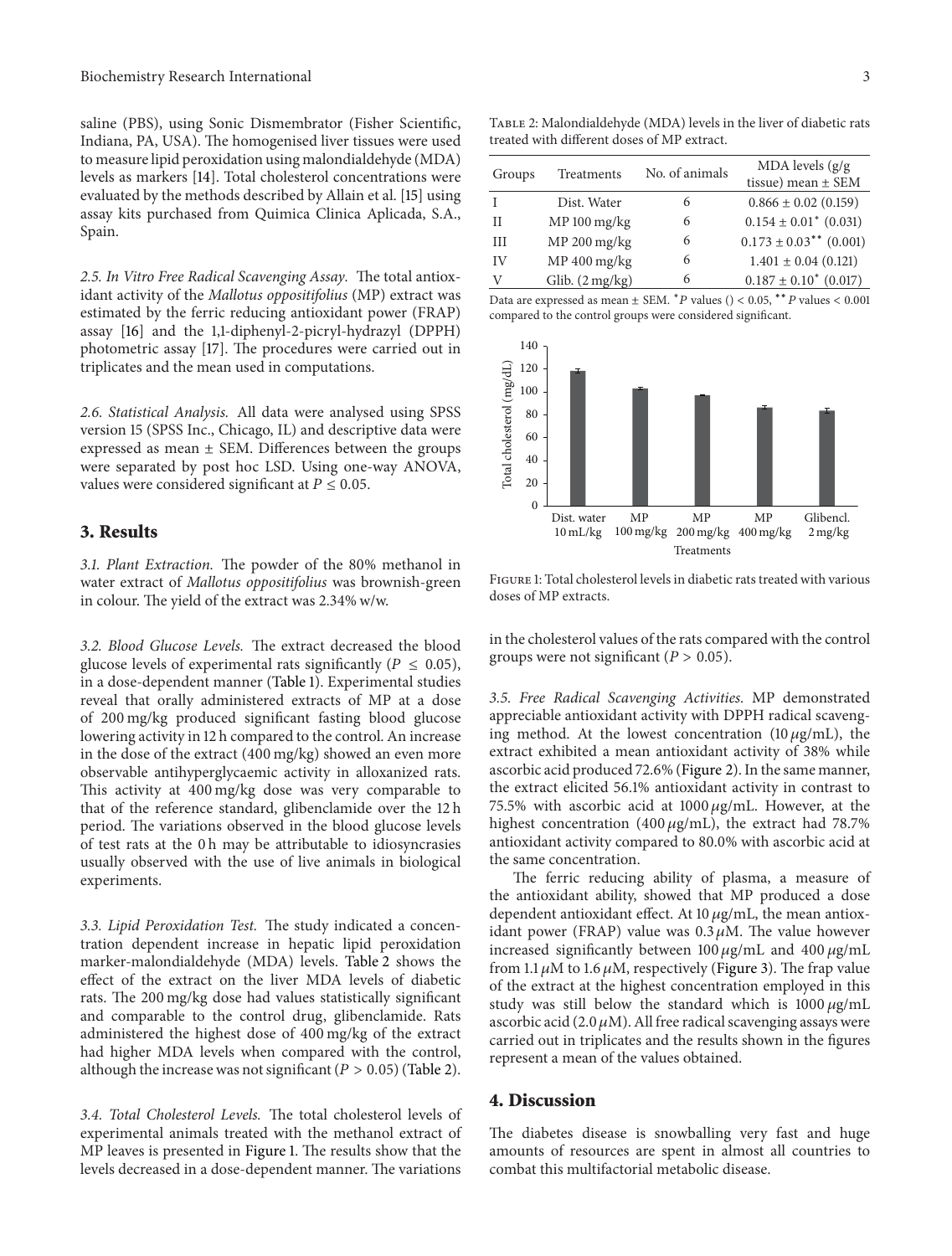

<span id="page-3-0"></span>Figure 2: Percent antioxidant activity of MP using DPPH.

10 50 100 200 400

Concentration ( $\mu$ g/mL)



<span id="page-3-1"></span>Figure 3: *In vitro* antioxidant activity of *M. oppositifolius* extract using the FRAP assay.

Alloxan, from the literature, has been shown to cause hyperglycaemia in laboratory animals due to increased oxidative stress by elaborated free radicals [\[12\]](#page-4-12), thus a model for type 1 diabetes studies. Medicinal plants are effective in controlling plasma glucose levels with minimal side effects and are commonly used in under-developing and developing countries like Nigeria as alternative therapy. It has also gained popularity for decades in the treatment of diabetes mellitus [\[3](#page-4-3), [18\]](#page-4-18); however, majority of the remedies have not been precisely evaluated. Therefore we selected and evaluated the methanol leaf extract of MP for its claimed antidiabetic potentials considering also, its effect on total cholesterol and biomarkers of oxidative stress *in vivo* and *in vitro*, respectively.

The results showed that MP significantly reduced the blood glucose and was found to possess significant antioxidant potentials *in vitro* both in the DPPH and the ferric reducing assay. Diabetes which is associated with impaired glucose metabolism leads to oxidative stress which with an attendant protein glycation will produce free radicals [\[19](#page-4-19)]. The lipid peroxidation was evaluated by measuring the raised hepatic MDA levels which lower doses (100 and

200 mg/kg) showed some significant reduction in. Further chronic toxicological evaluations on hepatocytes and other cell lines of organs in the mammalian body may be a step in the right direction.

Earlier phytochemical studies on the MP indicates the presence of large amounts of bitter tasting secondary metabolites known as alkaloids, as well as some phenolics, flavonoids and quinines in the leaves than in the roots [\[9](#page-4-9), [10\]](#page-4-10). Reviews on bioactive components in plants express that desirable biological and therapeutic activities observed with plants predominantly range between the alkaloid and flavonoid components [\[20,](#page-4-20) [21](#page-4-21)].

Reactive oxygen species (ROS) have been implicated in many pathologies such as heart diseases, cancers, arteriosclerosis, diabetes mellitus, and arthritis [\[22\]](#page-4-22). Phenol compounds such as flavonoids isolated from plants scavenge for hydroxyl radicals, superoxide anion radical, and lipid peroxyl radicals unearths many of the flavonoid health promoting functions, which are important for managing diseases associated with oxidative damage such as diabetes mellitus [\[23\]](#page-4-23). Flavonoids in human diet may reduce the risk of various cancers as well as prevent menopausal symptoms [\[24\]](#page-4-24). Therefore, the antioxidant effect and the antidiabetic activities of MP are suspected to be due to its flavonoid component as observed both *in vitro* and *in vivo,* respectively.

Alkaloids of plant origin such as Solanine from *S. gilo* fruit have been linked with the improvement in the symptoms of diabetes mellitus; also those of *Momordica charantia* have been reported to improve the diabetes condition [\[25](#page-4-25), [26](#page-4-26)]. Hence, it is also possible that the alkaloids present in MP may be responsible for the observed hypoglycaemic potential and associated effects on cholesterol levels in test rats.

Furthermore, increased glycogenesis, glycolysis, decreased glycogenolysis, and reduced carbohydrate breakdown as well as potential reduction in glucose absorption are further proposed as possible mechanisms of antidiabetes activity with MP.

Also, close correlations between cholesterol levels in blood and the diabetes have been previously reported [\[27](#page-4-27), [28](#page-4-28)]. Elevated cholesterol (TC) and low-density lipoproteins (LDL-C) levels in the blood of diabetics are considered the primary cause of coronary heart disease (CHD) [\[29–](#page-5-0) [31](#page-5-1)]. The reduction of TC and LDL-C by drugs and diet could reduce CHD risk [\[22,](#page-4-22) [32](#page-5-2)]. The reduction of cholesterol levels observed in the present study coinciding with earlier reports unearths potential cardioprotective effects also of *M. oppositifolius*.

The findings with MP extract in this study confirm its folkloric uses in the management of diabetes, thus making *Mallotus oppositifolius* a probable plant for drug discoveries.

# **5. Conclusion**

Bioactive components of the leaf extracts of *M. oppositifolius* may suggest multiple mechanisms of action in the control of blood and cholesterol levels.

Further studies will be needed to isolate and purify the bioactive compound(s) in the extract for bioassay-guided

> $M<sup>p</sup>$ **Ascorbic acid**

Antioxidant activity (%)

Antioxidant activity (%)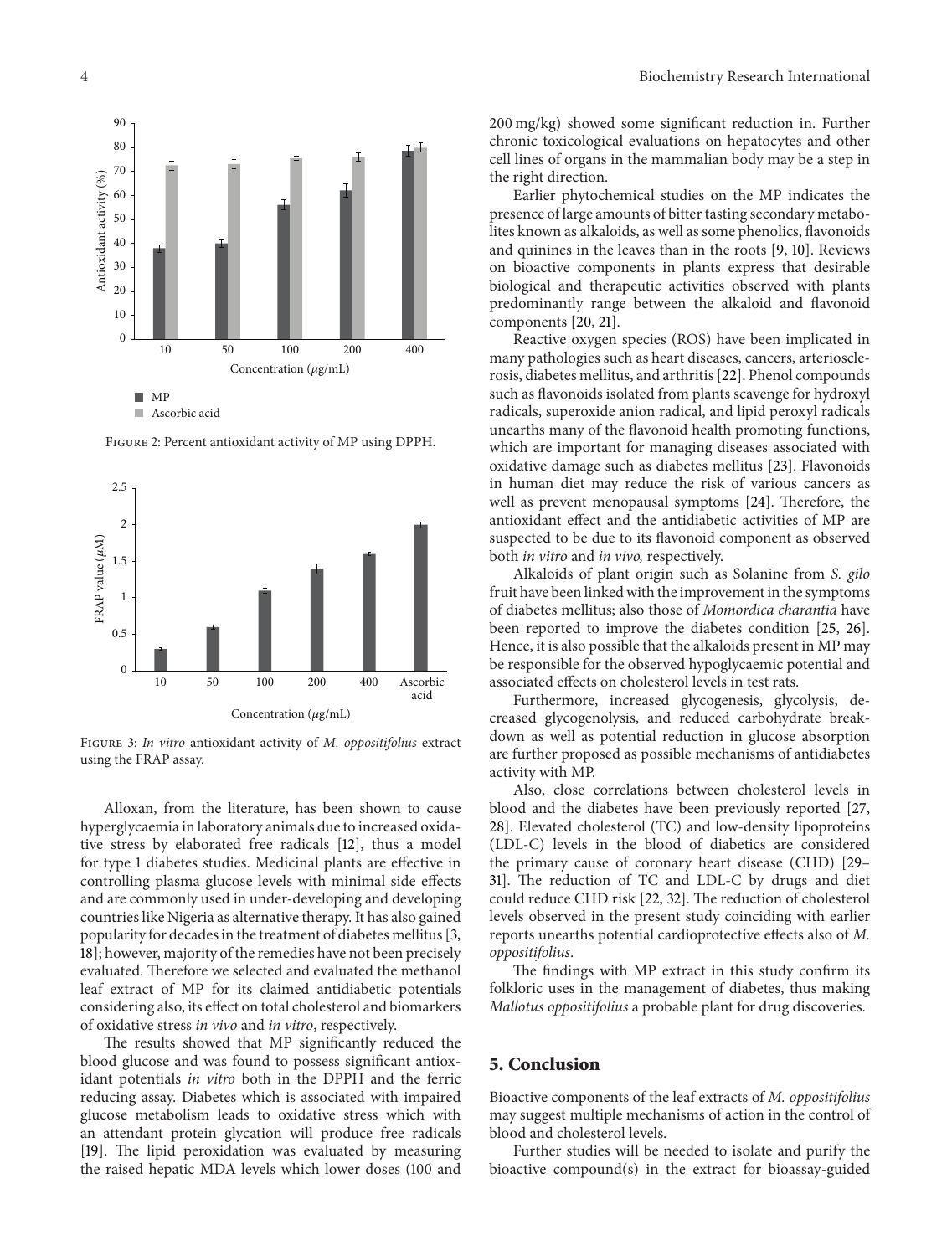experiments in a view to pin-point its mechanisms of antidiabetic action. MP poses as a potential for ground-breaking diabetes study.

## **Conflict of Interests**

The authors declare that there is no conflict of interests as per this work, the project was not funded by any organization, and appropriate acknowledgments have been given to those deserving.

# **Acknowledgments**

The staff of the Bioresources Development and Conservation Programme (BDCP), a Botanical Research Center at Nsukka, the staff of the Animal House and those of the Department of Veterinary Physiology and Pharmacology, University of Nigeria, Nsukka, Enugu State, Nigeria, are gratefully acknowledged for their valuable contributions to the success of the study.

# <span id="page-4-0"></span>**References**

- <span id="page-4-1"></span>[1] M. K. Vinuthan, G. Kumara, M. Narayanaswamya, and T. Veena, "Lipid lowering effect of aqueous leaves extract of *Murraya koenigii* (curry leaf) on alloxan-induced male diabetic rats," *Pharmacognosy Magazine*, vol. 3, pp. 112–115, 2007.
- <span id="page-4-2"></span>[2] I. I. Ezeigbo, "Antidiabetic potential of methanolic leaf extracts of *Icacina trichantha* in alloxan-induced diabetic mice," *International Journal of Diabetes in Developing Countries*, vol. 30, no. 3, pp. 150–152, 2010.
- <span id="page-4-3"></span>[3] R. V. Jayakumar, "Herbal medicines for type-2 diabetes," *International Journal of Diabetes in Developing Countries*, vol. 30, no. 3, pp. 111–112, 2010.
- <span id="page-4-4"></span>[4] M. R. Taskinen, "Lipoprotein lipase in diabetes," *Diabetes/ Metabolism Reviews*, vol. 3, no. 2, pp. 551–570, 1987.
- <span id="page-4-5"></span>[5] A. Scoppola, F. R. Montecchi, G. Menzinger, and A. Lala, "Urinary mevalonate excretion rate in type 2 diabetes: role of metabolic control," *Atherosclerosis*, vol. 156, no. 2, pp. 357–361, 2001.
- <span id="page-4-6"></span>[6] K. Uchimura, A. Nagasaka, R. Hayashi et al., "Changes in superoxide dismutase activities and concentrations and myeloperoxidase activities in leukocytes from patients with diabetes mellitus," *Journal of Diabetes and Its Complications*, vol. 13, no. 5-6, pp. 264–270, 1999.
- <span id="page-4-7"></span>[7] N. H. Ugochukwu, N. E. Babady, M. Cobourne, and S. R. Gasset, "The effect of *Gongronema latifolium* extracts on serum lipid profile and oxidative stress in hepatocytes of diabetic rats," *Journal of Biosciences*, vol. 28, no. 1, pp. 1–5, 2003.
- <span id="page-4-8"></span>[8] F. A. Kabran, A. Maciuk, T. A. Okpekon et al., "Phytochemical and biological analysis of *M. oppositifolius* (Euphorbiaceae)," *Planta Medica*, vol. 78, no. 11, p. 1381, 2012.
- <span id="page-4-9"></span>[9] E. O. Farombi, O. O. Ogundipe, and J. O. Moody, "Antioxidant and anti-inflammatory activities of *Mallotus oppositifolium* in model systems," *African Journal of Medicine and Medical Sciences*, vol. 30, no. 3, pp. 213–215, 2001.
- <span id="page-4-10"></span>[10] M. M. Iwu, *Handbook of African Medicinal Plants*, CRC Press, Boca Raton, Fla, USA, 1993.
- <span id="page-4-11"></span>[11] M. U. Anthony and A. O. Adebimpe, "Hypoglycemic potential of the young leave methanolic extract of *Mangifera indica* in

alloxan induced diabetic rat," *Pakistan Journal of Nutrition*, vol. 8, no. 3, pp. 239–241, 2009.

- <span id="page-4-12"></span>[12] I. I. Ezeigbo, "The antidiabetic potentials of the methanolic seed extract of *Buchhlozia coriacea*," *Annals of Medical and Health Sciences Research*, vol. 1, no. 2, pp. 159–163, 2011.
- <span id="page-4-13"></span>[13] N. Malviya, S. Jain, and S. Malviya, "Antidiabetic potential of medicinal plants," *Acta Poloniae Pharmaceutica—Drug Research*, vol. 67, no. 2, pp. 113–118, 2010.
- <span id="page-4-14"></span>[14] F. W. Sunderman Jr., A. Marzouk, S. M. Hopfer, S. M. Hopfer, O. Zaharia, and M. C. Reid, "Increased lipid peroxidation in tissues of nickel chloride-treated rats," *Annals of Clinical and Laboratory Science*, vol. 15, no. 3, pp. 229–236, 1985.
- <span id="page-4-15"></span>[15] C. C. Allain, L. S. Poon, and C. S. G. Chan, "Enzymatic determination of total serum cholesterol," *Clinical Chemistry*, vol. 20, no. 4, pp. 470–475, 1974.
- <span id="page-4-16"></span>[16] F. F. Benzie and J. J. Strain, "Ferric reducing/antioxidant power assay: direct measure of total antioxidant activity of biological fluids and modified version for simultaneous measurement of total antioxidant power and ascorbic acid concentration," *Methods in Enzymology*, vol. 299, pp. 15–27, 1998.
- <span id="page-4-17"></span>[17] L. L. Mensor, F. S. Menezes, G. G. Leitão et al., "Screening of Brazilian plant extracts for antioxidant activity by the use of DPPH free radical method," *Phytotherapy Research*, vol. 15, no. 2, pp. 127–130, 2001.
- <span id="page-4-18"></span>[18] G. H. Schmelzer, E. G. Achigan-Dako, and C. H. Bosch, *Medicinal Plants of Tropical Africa*, PROTA Foundation, Nairobi, Kenya, 2010.
- <span id="page-4-19"></span>[19] S. P. Wolff, Z. Y. Jiang, and J. V. Hunt, "Protein glycation and oxidative stress in diabetes mellitus and ageing," *Free Radical Biology and Medicine*, vol. 10, no. 5, pp. 339–352, 1991.
- <span id="page-4-20"></span>[20] R. N. Okigbo, C. L. Anuagasi, and J. E. Amadi, "Advances in selected medicinal and aromatic plants indigenous to Africa," *Journal of Medicinal Plant Research*, vol. 3, no. 2, pp. 86–95, 2009.
- <span id="page-4-21"></span>[21] E. Middleton Jr., C. Kandaswami, and T. C. Theoharides, "The effects of plant flavonoids on mammalian cells: implications for inflammation, heart disease, and cancer," *Pharmacological Reviews*, vol. 52, no. 4, pp. 673–751, 2000.
- <span id="page-4-22"></span>[22] D. E. Gutstein and V. Fuster, "Pathophysiology and clinical significance of atherosclerotic plaque rupture," *Cardiovascular Research*, vol. 41, no. 2, pp. 323–333, 1999.
- <span id="page-4-23"></span>[23] M. O. Sofidiya, O. A. Odukoya, O. B. Familoni, and S. I. Inya-Agha, "Free radical scavenging activity of some Nigerian medicinal plant extracts," *Pakistan Journal of Biological Sciences*, vol. 9, no. 8, pp. 1438–1441, 2006.
- <span id="page-4-24"></span>[24] P. Hodek, P. Trefil, and M. Stiborová, "Flavonoids-potent and versatile biologically active compounds interacting with cytochromes P450," *Chemico-Biological Interactions*, vol. 139, no. 1, pp. 1–21, 2002.
- <span id="page-4-25"></span>[25] M. B. Krawinkel and G. B. Keding, "Bitter gourd (*Momordica charantia*): a dietary approach to hyperglycemia," *Nutrition Reviews*, vol. 64, no. 7, pp. 331–337, 2006.
- <span id="page-4-26"></span>[26] J. K. Grover, S. Yadav, and V. Vats, "Medicinal plants of India with anti-diabetic potential," *Journal of Ethnopharmacology*, vol. 81, no. 1, pp. 81–100, 2002.
- <span id="page-4-27"></span>[27] K. Azad, J. M. Parkin, S. Court, M. F. Laker, and K. G. M. M. Alberti, "Circulating lipids and glycaemic control in insulin dependent diabetic children," *Archives of Disease in Childhood*, vol. 71, no. 2, pp. 108–113, 1994.
- <span id="page-4-28"></span>[28] V. A. Diwadkar, J. W. Anderson, S. R. Bridges, M. S. Gowri, and P. R. Oelgten, "Postprandial low-density lipoproteins in type